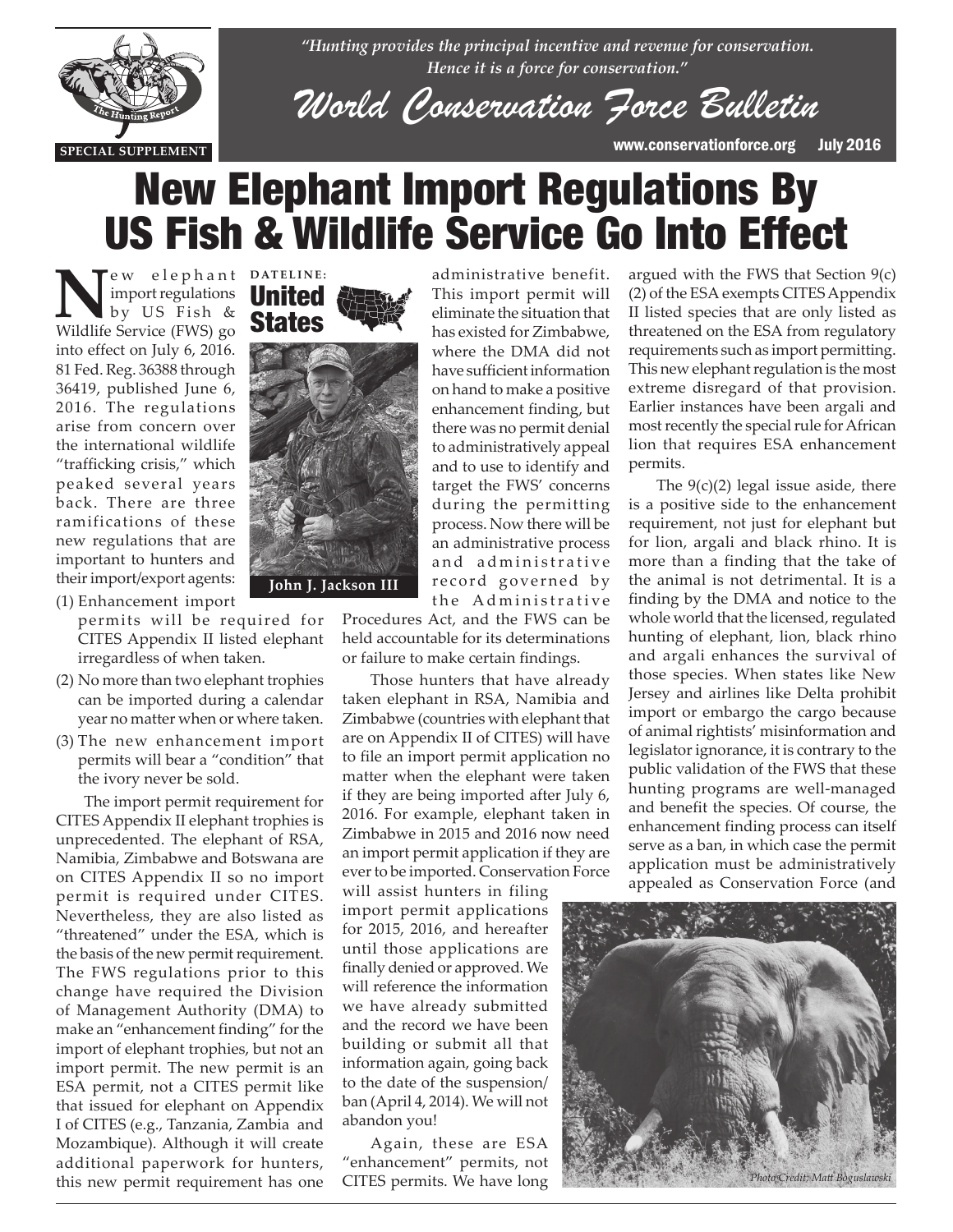#### *World Conservation Force Bulletin*

only Conservation Force) laboriously does (and has done for argali, markhor, wood bison, black rhino, elephant, leopard, lion, crocodile, cheetah, blackfaced impala, et al.). Enhancement is an ESA statutory mandate for import of "endangered" listed trophies. The FWS administratively imposed its own regulatory requirement for trophies of "threatened" listed game species, but in all instances the underlying benefits are documented and validated to be a tool for conservation. Of course, the permit requirement will provide the permit office an opportunity to deny import permits to applicants that may be disqualified to be issued an import permit, such as known wildlife law violators.

The limit of two elephant trophies per calendar year is also applicable regardless of when taken and in which countries. It applies to all elephant trophy imports regardless of CITES

Appendix. Those hunters that for whatever reason take more than two elephant will have to import the excess in a different calendar year. There was a window of 30 days to import more than two before the effective date of the regulation on July 6. The FWS



*Wilkinson, a print hanging on my law office wall for 43 years.*

points out that there are limits of two leopard, one black rhino and one markhor per calendar year adopted by the CITES Parties. The FWS limit in this instance is under the ESA, as CITES has no such limit for elephant.

Most of the other new regulations concern ivory and elephant parts other than hunting trophies. Hunting trophies are treated separate and apart. Under CITES, the hunting trophies of Appendix I species cannot be commercially traded. The harvest and import/export are for the personal use of the licensed hunter. Those elephant that have been downlisted to Appendix II were down listed with an "annotation" that it was for the purpose of trophy hunting only (personal use). Hence the FWS has long printed a condition on

elephant trophy import permits that no part of the elephant can be sold after import. A knowing violation of that condition is a criminal offense. Now that import permits are required for Appendix II elephant, that same condition will no doubt be added to those new import permits. So, no matter what the regulation is for others, hunters cannot sell their ivory or other parts because of the condition on their import permits. Sale and attempted sale by other members of the public is not prohibited when wholly within a state, but the regulation that applies to hunters is stricter. Both interstate and intrastate commerce is prohibited for elephant hunting trophies and for all parts of the elephant because it is a condition on the face of the import permit. Do not be confused by all the regulations that apply to others. Those that bind the hunter arise from the annotation to the CITES downlisting to Appendix II

and the condition on the import permits that is now required of all elephant trophies. Of course, if the trophy was taken before any elephant were on Appendix I of CITES, January 18, 1990, then the intrastate prohibition may not apply. Our

conclusion that the "condition" on the face of the permit prohibits all sales, intrastate as well as interstate sale of trophies, is deducted from the facts but be advised that there is no direct statement to that effect for clarification nor has there been one in the past.

At the time of writing this Bulletin, the FWS has not published the new permit application forms. In the Notice they state that the forms will be available before the effective date of the regulation, July 6, 2016. We will let readers know when the forms are in fact available. The permits will cost \$100 and require the usual delays. The FWS estimates issuing 300 permits per year, but we presume that is for all elephant trophy import permits combined from all countries and when all countries are approved.



John J. Jackson, III

PUBLISHER Barbara Crown

Copyright ©2016 by UnivOps Holdings, ISSN 1052-4746. This bulletin on hunting-related conservation matters is published periodically free of charge for subscribers to The Hunting Report, 12182 SW 128 Street, Miami, FL 33186. All material contained herein is provided by famed wildlife and hunting attorney John J. Jackson, III with whom The Hunting Report has formed a strategic alliance. The purpose of the alliance is to educate the hunting community as well as pro-advocacy of hunting rights opportunities. More broadly, the alliance will also seek to open up new hunting opportunities worldwide and ward off attacks on currently available opportunities. For more information on Conservation Force and/or the services available through Jackson's alliance with The Hunting Report, write:

Conservation Force 3240 South I-10 Service Road West, Suite 200 Metairie, LA 70001 Tel. 504-837-1233 Fax 504-837-1145 www.ConservationForce.org

For reprints of this bulletin or permission to reproduce it and to inquire about other publishing-related matters, write:

The Hunting Report 12182 SW 128 Street Miami, FL 33186 Tel. 1-800-272-5656 Fax 305-253-5532

*Remember to favor Conservation Force's Corporate Sponsors:*

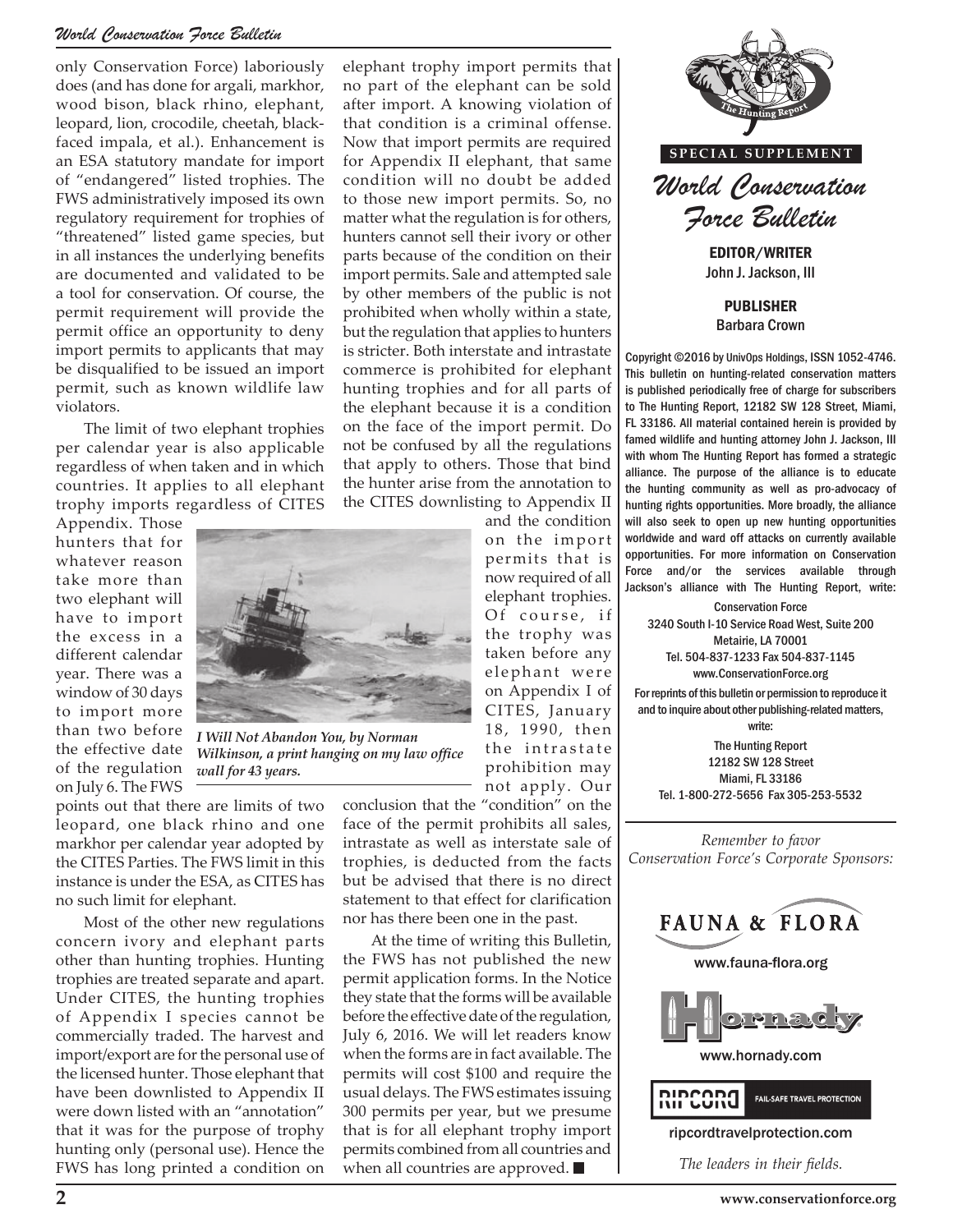#### New Jersey Bans State Residents' Possession and Import of Big Four Trophies

**O**n June 1, Governor Chris<br>
S977 (Prohibits possession,<br>
transport import avport processing Christie signed into law transport, import, export, processing, sale, or shipment of parts and products of certain animal species threatened with extinction) and S978 (Prohibits possession and transport of parts and products of certain animals at Port Authority of New York and New Jersey airports and port facilities). These bills prohibit import, possession and transport of lion, leopard, elephant and black and white rhino hunting trophies (defined as "specified African species" in the final version of the bills). Christie conditionally vetoed the bills in May and suggested changes (see the June Bulletin for details). Subsequently, on May 26, both houses of the state Legislature enacted the bills with Christie's changes. $<sup>1</sup>$ </sup>

S977 became effective immediately upon the governor's signature. It bans residents' possession, import and transport of lion, leopard, elephant and rhino trophies in New Jersey. Its application is not retroactive – all such trophies already in the state are legal and no certificate of ownership

*1. More information available at www.njleg. state.nj.us/bills/BillView.asp.*

is required. However, hunters in New Jersey are advised to keep their trophy paperwork handy. Civil penalties for import or possession of new lion, leopard, elephant and rhino trophies include a \$200-\$1,000 fine for a first offense and a \$500-\$3,000 fine for each subsequent offense.

The law allows trophies to pass through the state as long as they originate outside it, are authorized by a federal or another state's permit, and are destined for a point outside the state.

The second law, S978, is not yet effective but will THE ST<sub>A</sub>  $\widehat{O^F}$ become so if and when a similar law is adopted in New York State (one GREAT is pending, A08394/ S06072). It bans the import, possession )<br>(そ) and transport of lion, leopard, elephant and rhino trophies at airports and ports owned or operated by the Port Authority of New York and New Jersey, which includes Newark, LaGuardia and JFK airports (among others), the Port of New York and New Jersey, and the air cargo facility. A violation of this law is a fourth-degree

criminal offense that could result in imprisonment up to 18 months and a fine up to \$100,000.

The bills were introduced by an admitted animal rights advocate, New Jersey Democratic Senator Raymond Lesniak. They were each unanimously passed by the state Senate and by large majorities in the Assembly. When he conditionally vetoed the bills, Governor Christie admitted "[t]here are significant questions whether such bans [as these] help or actually hurt wildlife conservation." It is difficult

to understand, then, why the bills were passed and only conditionally vetoed.

Conservation Force is calling for New Jersey hunters to challenge the legality of these bans, which are pre-empted (overridden) by the Endangered Species Act and the issuance of federal permits. We anticipate

suing to challenge S977 immediately. If you have a big four trophy awaiting import or intend a hunt for one, please call or email Conservation Force. We need New Jersey residents that have standing.  $\blacksquare$ 

### Court Dismisses Suit Challenging Delta Airlines Trophy Embargo

In the November 2015 Bulletin,<br>we wrote about the suit that<br>Conservation Force, DSC, HSC,<br>the CAMPFIRE Association and n the November 2015 Bulletin, we wrote about the suit that Conservation Force, DSC, HSC, the Tanzania Hunting Operators Association brought against Delta Air Lines to compel an end to Delta's embargo on the transport of Big Five trophies.

Unfortunately, on June 6, the federal court in Texas dismissed this suit without ever reaching the merits. The court held that Delta's embargo does not violate any duty as a common air carrier because there is no broad duty not to discriminate against certain shippers or types of cargo. The court also dismissed the plaintiffs' alternative claim that the embargo improperly interferes with business relations and found that claim

is pre-empted by federal aviation law. Further, the court found the plaintiffs do not have the right, as private citizens, to enforce certain federal aviation regulations that the Federal Aviation Authority (FAA) is empowered to enforce.

The plaintiffs disagree with the court and expect to appeal this dismissal, especially of their discrimination and tortious interference claims. They will also file an administrative complaint with the FAA to address the issue of the FAA's juridiction.

More specifically, the plaintiffs alleged that Delta's embargo on transport of Big Five trophies violates the duty of a common carrier not to discriminate against shippers. The plaintiffs argued that a common carrier

"holding itself out" to carry cargo, including other hunting trophies, cannot discriminate against Big Five hunters and their trophies. Delta argued that a common carrier *can* pick and choose its cargo, even to a point of agreeing to carry some trophies but not others. The court sided with Delta and distinguished the plaintiffs' cases. It held that Delta's embargo does not favor certain shippers over others, but rather, Delta is allowed to "carry only items of its choosing."

The court also dismissed the plaintiffs' alternative tortious interference claim, which asserts that Delta's intentional, unlawful embargo is damaging potential business relations. The Federal Aviation Act pre-empts (overrides) suits that relate to an airline's